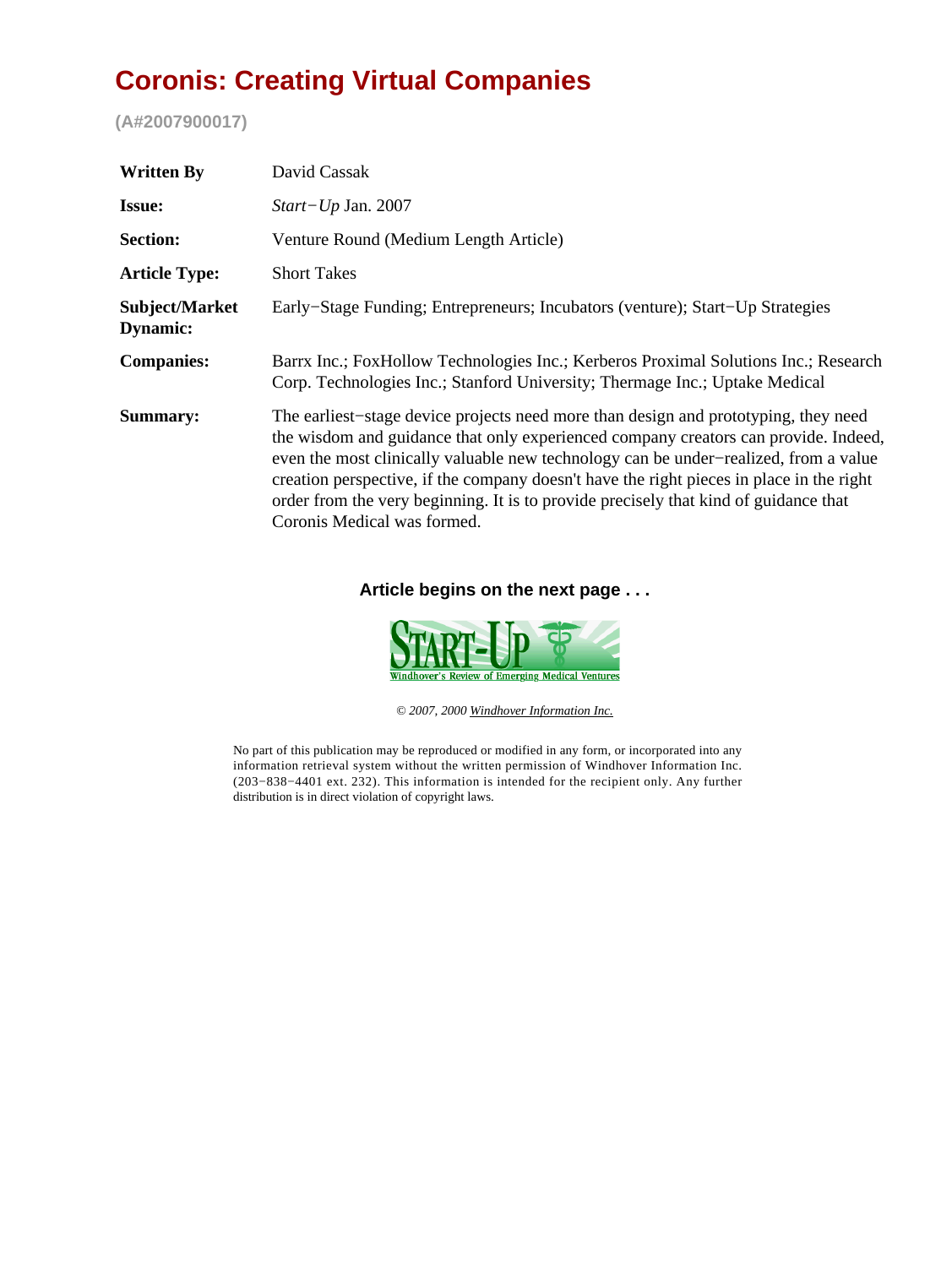## **Coronis: Creating Virtual Companies**

Because the technology risks of medical device development are so much lower than those of, say, biotech, most venture capital firms can afford to invest as early as possible. And since exits also tend to be smaller in devices, they have to−−it's only by investing early that investors capture the maximum value for their capital. But precisely because of those lower returns, investing too early can be a problem if the technology ultimately doesn't pan out.

Would−be entrepreneurs therefore often find that VCs who preach the benefits of investing early generally turn a cold shoulder to their particular projects. Hence the rise over the past decade of device incubators or accelerators, entities that provide an array of early prototyping and development services to start−ups before a company is actually created and money is invested. But such services are really only the half of it. What the earliest−stage device projects need aren't just design and prototyping, they need the wisdom and guidance that only experienced company creators can provide. Indeed, even the most clinically valuable new technology can be under−realized, from a value creation perspective, if the company doesn't have the right pieces in place in the right order from the very beginning. It is to provide precisely that kind of guidance that Sunnyvale, CA−based Coronis Medical Ventures was formed.

Launched in early 2006, Coronis is the brainchild of four device industry veterans, Mark Klopp, Wil Samson, Carl Simpson, and Roger Stern. Each of the four had worked closely together in a variety of capacities—Samson and Simpson were early employees of angioplasty pioneer Advanced Cardiovascular Systems Inc. and key figures in that company's development, and both had over the years worked closely with Stern who ran Stellartech Research Corp., a contract research and manufacturing company. In addition, Klopp and Simpson served together on the board of **Uptake Medical Corp.**, which is treating emphysema. In many ways, the incubator's launch is a kind of natural culmination of both philosophies—about company creation and technology development−−and relationships that have been in place for years. (The name Coronis comes from Greek myth: Coronis was the mother of Aesclepius, the father of Greek medicine.)

Carl Simpson is an industry veteran and was the first person hired by ACS. Simpson spent the last four years at Versant Ventures where he says he had begun to notice what he calls "a gap" in the venture funding model. "Many people who came in to present their product ideas were incomplete in terms of what they needed to do in order to get serious consideration by a good venture capital organization for their Series A financing," he says.

And it's not just the entrepreneur's fault. "A lot of VC firms, with their larger funds, can't really work closely with the entrepreneur the way they used to in the past," Simpson goes on. Wil Samson points to a similar dilemma for large companies in their efforts to wrap their minds around new technologies and the companies that are behind them. "One of the things I saw early on at ACS and Guidant was that as large corporations try to maintain their existing businesses and keep them competitive, their ability to work on new concepts outside of their core business is limited."

Too often, Samson goes on, such projects can only work if they're psychologically and physically removed from the larger corporation. "There were numerous times when we agreed to pursue new technologies at ACS by breaking away an entity so that it would not compete with internal priorities while it was under development," he says. But even when such an entity was created, finding the focus and management attention was difficult. "Even though there was interest in a certain technology, the fact of the matter was, we had to focus first on our core business priorities and many of these innovative new projects never made it to commercialization," says Samson.

Coronis was formed to fill this gap between investors and large companies−−as much a gap in technology and company development as funding. The company's goal: to create a vehicle by which new device companies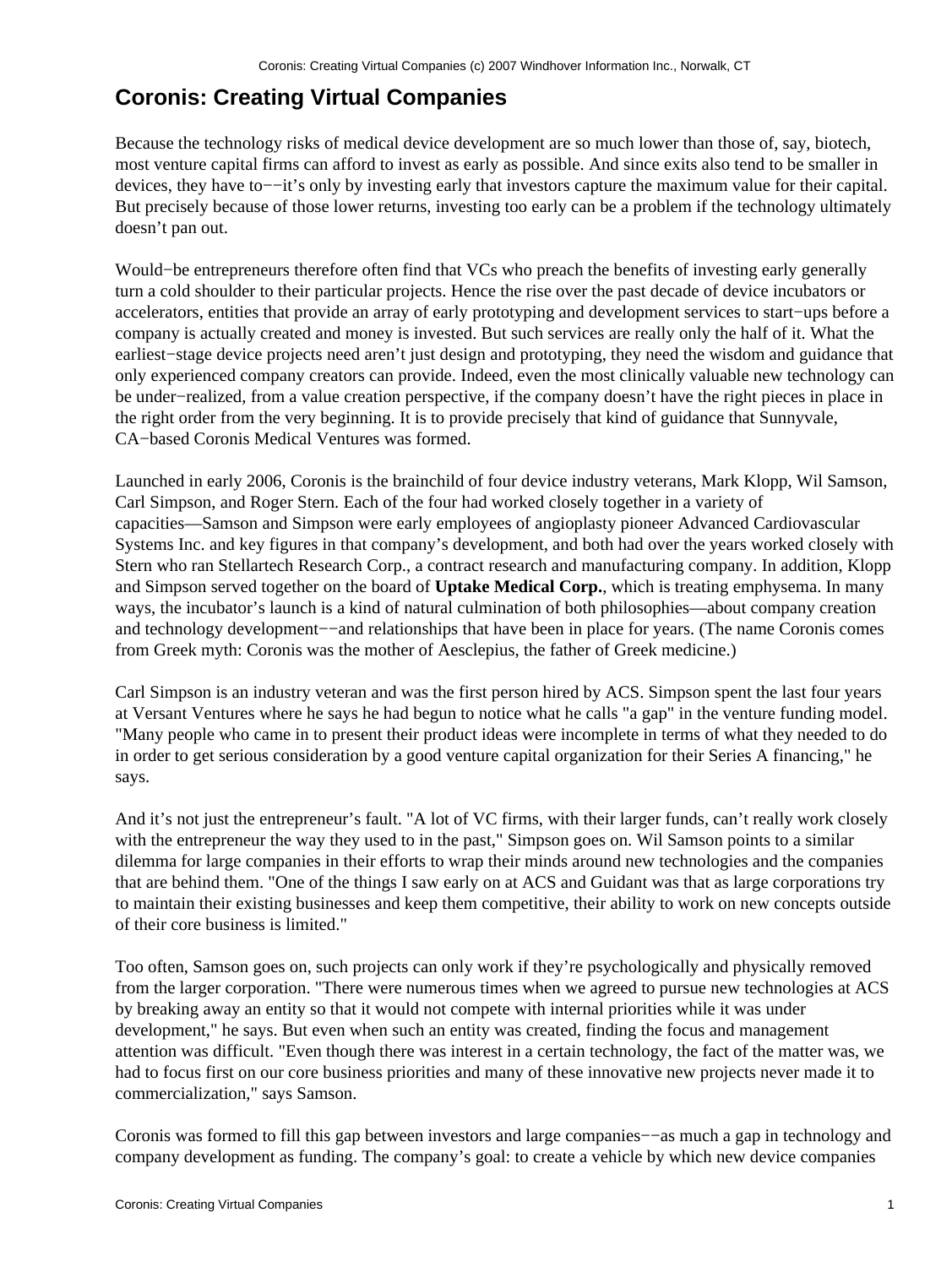can run as kind of virtual companies until their technology is proven and they can, realistically, approach even the most sympathetic early−stage investor.

Key to Coronis' model is its ability to leverage its relationship with Stellartech, another Sunnyvale company, launched 18 years ago by Stanford University PhD Roger Stern, which provides device start−ups with a wide range of basic technology−related services, from research, design, development, and manufacturing of sophisticated medical systems, typically involving both capital equipment and disposables. Over the past nearly two decades, Stellartech has helped nearly two dozen companies in their efforts to develop their proprietary technologies, everything from catheters and ultrasound devices to RF and Doppler X−ray generators. Stellartech also has a team of regulatory experts that can help its clients to file 510(k)s and IDEs and work through other regulatory issues.

If Stellartech provides a wide range of incubator−like services, it does so on a contract basis; much of what it does is turned over to its clients. Coronis was created to capture the value of that work by actually creating the companies themselves. Asked why he doesn't just do what Coronis will do through Stellartech itself, Simpson replies, "In order for us to have appropriate ownership in the companies we're working with, we needed to have a different structure."

Then, too, notes Roger Stern, not all of Stellartech's clients are necessarily candidates for Coronis' incubator. For one thing, they often already have made significant progress in technology development and have raised some capital or are sometimes large, public medical device companies. "They typically have a product concept and funding; what they want us to do is to provide execution capability from design and development all the way through manufacturing," says Stern. Coronis' projects will most likely be at even earlier stages than that. "They're going to be pre−funding, seed−stage companies," he goes on. "They may not have their ideas quite figured out yet and they probably need some management help. They need a source of creative thinking to optimize their product."

In fact, in about a half a dozen cases, Stern himself played a more central role in the launch of companies that came through Stellartech. More than contract service provider, he was co−founder of **Thermage Inc.** and GI start−up, **Barrx Medical Inc.**, to name just two. "In those cases, we did what Coronis does, except we did it on an *ad hoc* basis," says Stern. "With Coronis, we are duplicating and scaling that model much more efficiently."

Coronis doesn't have to use Stellartech for every company it hopes to launch. "We're technically separate organizations," Stern goes on. "We'll look at things on a case−by−case basis; where it makes sense for Coronis and Stellartech to work together, we will. Where it doesn't, there's no obligation." But given the early stage of the projects Coronis will nurture, Stellartech is likely to play a major role in the companies Coronis launches. Interestingly, Coronis, which hopes to create virtual companies through leveraging capabilities and skills, becomes as a result of its relationship with Stellartech, a kind of virtual incubator, since it won't itself have to make investments in infrastructure to do R&D, design, and prototyping work on behalf of its companies.

The ability to capture equity aside, Coronis brings other things to early−stage projects that Stellartech doesn't. One is broad−based, functional experience—as noted, all four of Coronis' founders are industry veterans—and expertise in areas that are not found in Stellartech, such as financing, patents and intellectual property, early clinical studies, market research, and even a kind of technology development. "A lot of times, people come to us and because of our experience, we see opportunities for additional inventions that they haven't seen," says Wil Samson.

The object, as noted, is to create what Simpson and Samson call "virtual companies," relying on the development expertise of Stellartech and the resources of Coronis until the technology has been proven—or at least developed to the stage where venture investors feel comfortable. "The venture community wants to see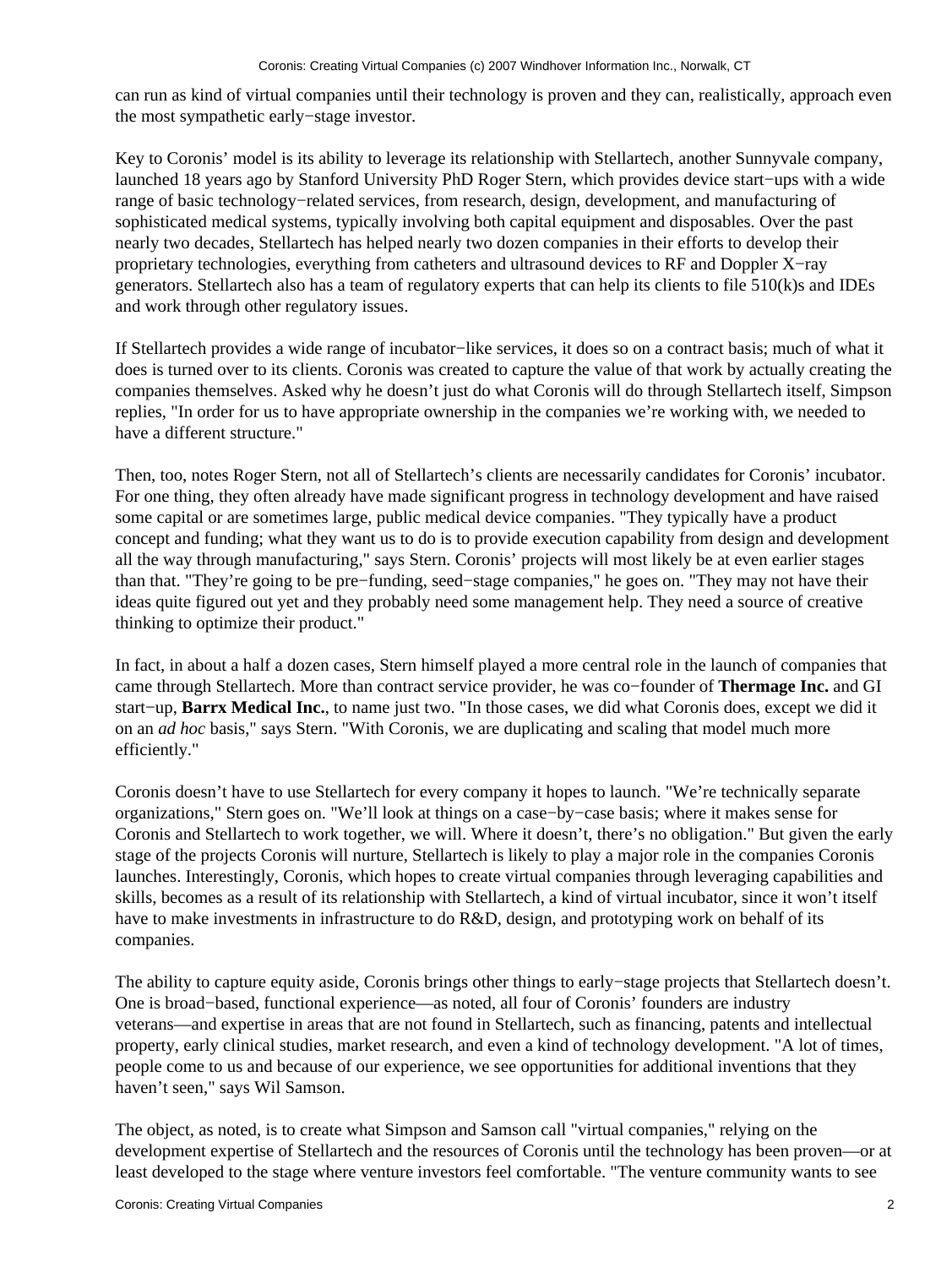risk reduction," Samson goes on. "When you walk in the door, investors want to see that you've done as much work as possible—prototypes, proof−of−concept, patents, possible animal work, [regulatory] filing strategies, reimbursement issues, revenue models, to name a few. So much has to be done that a lot of people don't make it past the first meeting with the venture groups."

Carl Simpson insists that though Coronis is targeting companies that are really only at their earliest stages, finding projects to work on won't be a problem. "We find ourselves already swamped with ideas by inventors," he says, mostly from people that one or more of the founders have gotten to know over the years. "There aren't many medical device companies in Silicon Valley that don't have someone who once worked at and gradutated from the University of ACS," he goes on. In addition, Coronis executives have close relationships with the Bay Area academic community, also a source of new technology ideas. Just one example: Simpson was a mentor for **Kerberos Proximal Solutions Inc.**, recently acquired by **FoxHollow Technologies Inc.**, which came out of **Stanford University**. [W#200610131]. *(See "FoxHollow Makes First Acquisition, Buys Kerberos,"* IN VIVO*, September 2006 [A#2006800160].)*

Screening those opportunities is the challenge. Mark Klopp, who has experience in corporate venture capital and medical device angel investing, notes that Coronis will look for a number of things: a clear, simple regulatory path, with a bias toward 510(k) devices; a reasonable, if not quick, time to market; manageable capital and labor intensity; and, where IP is concerned, clear freedom to operate. "Those kinds of things are important," notes Klopp. "In situations where there's going to be a huge amount of capital needed or a long time to market, there's a lot more risk for dilution downstream."

Coronis will also focus on therapeutic devices rather than diagnostics and, like all device entrepreneurs and investors, the company is looking for "big clinical problems that haven't been solved yet," he goes on. Cardiovascular devices are a logical target for Coronis, given the expertise of its founders. But they insist that cardiovascular is only one opportunity. "At one time or other, I've probably played in every organ system in the body," notes Carl Simpson, who's had a hand in launching 16 companies during his career. "We'll look at almost anything that has a large clinical need."

Mark Klopp notes that one advantage Coronis has is that it's been able to look at the experience of other device incubators "and take a fresh, clean−sheet approach" to Coronis' strategy. That means combining the R&D/manufacturing skills of Stellartech with the mentoring and operational expertise of the founders with, as the final piece, seed stage financing. Toward that end, Coronis has developed a relationship with Research Corporation Technologies (RCT), a Tucson, AZ−based biomedical technology investment and development company that will provide the capital the incubator needs to help other companies reach the point where they can be funded. In addition to sustaining Coronis, RCT may also do some early seed investment in Coronis companies, though they would do so through their existing investment in Coronis, not as a separate investor. At seed stage, all investments in companies Coronis creates will be made through Coronis itself, though RCT will have an option to invest in the companies' Series A financings. "They're providing a majority of our operating and investment capital," says Klopp.

Klopp calls RCT's involvement "the real kicker for our incubator." The company has a strong track record investing in pharmaceutical and biotech companies "and really understands how to attack a disease from a drug perspective." The collaboration with Coronis not only brings that expertise to Coronis, but opens a path for RCT into the device world, which has been an objective for RCT. (Chris Martin, CFO of RCT, and Carl Simpson met each other while serving on Kerberos' board.) "Together, we'll take a comprehensive view of how to solve clinical problems," notes Klopp.

Of course, by the time the new company is ready for its Series A, Coronis will turn to other VCs to help fund the company through syndication. Klopp says it may also form relationships with select VCs to serve as an incubator for ideas they like but are too early for a typical Series A financing. "We may see some opportunities where the VC finds an idea compelling, but too early and too small for them realistically to put